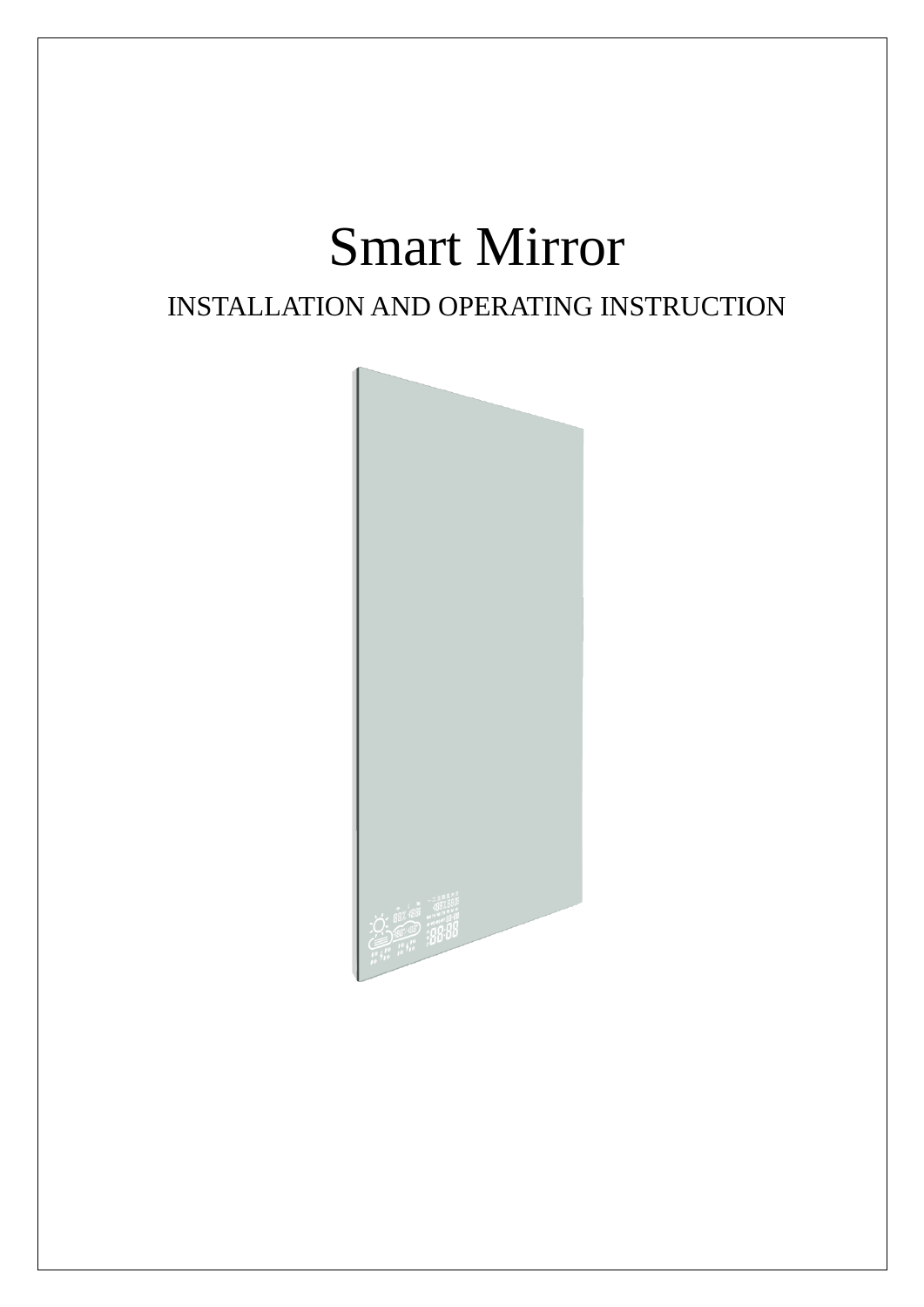## READ BEFORE USE

- Thank you for purchasing this product.
- Please read the instructions carefully before attempting to install, operate or service the product.
- Please retain this booklet for future reference.
- Pictures for reference only, subject to our available products

## SCOPE OF DELIVERY



- A: Smart Mirror  $\times 1$
- B: Screw $\times$ 4
- C: Dowel $\times$ 4
- D: Drill template  $\times$  1
- E: Manual  $\times$  1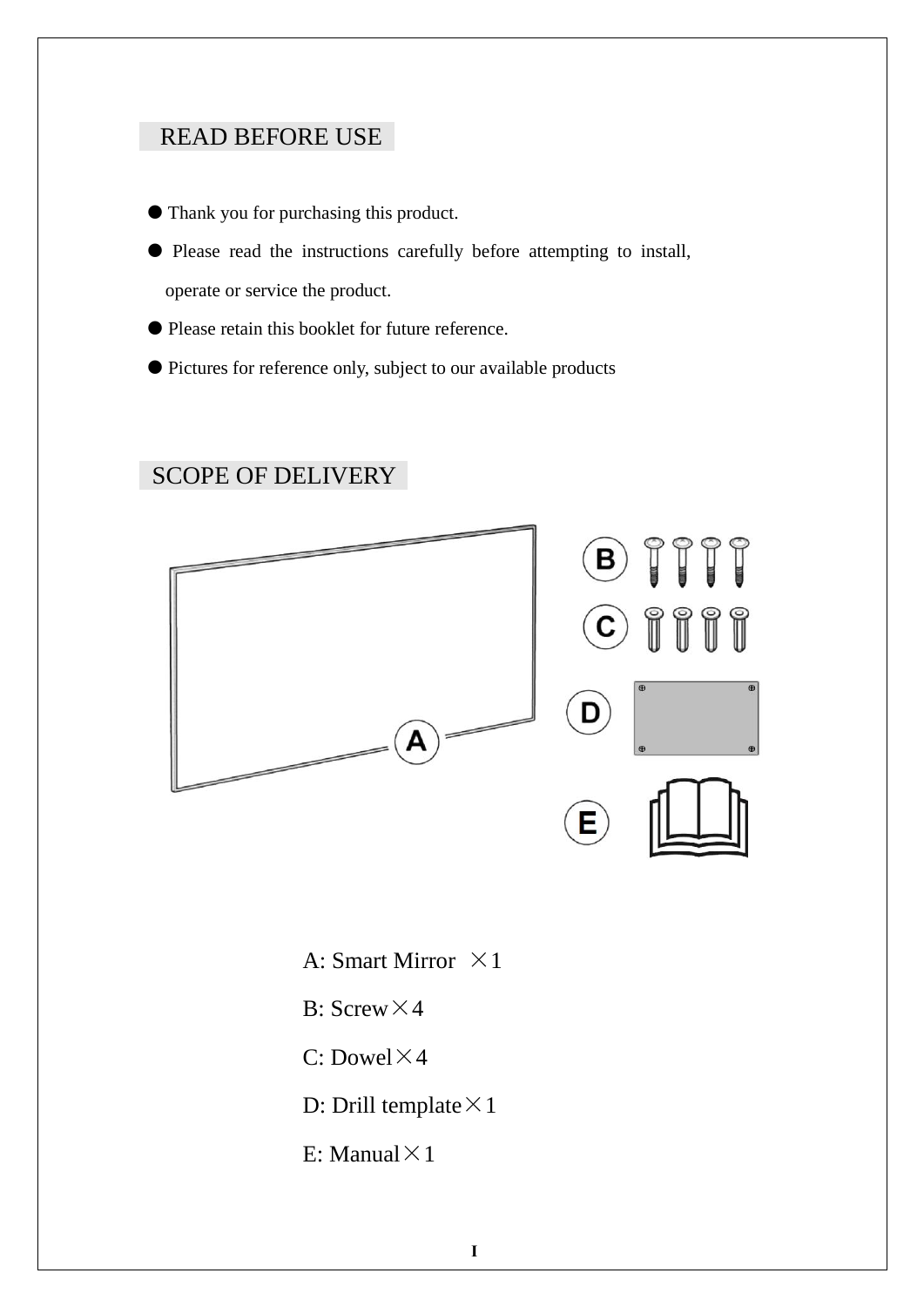## **CONTENTS**

| Installation $\cdots$ $\cdots$ $\cdots$ $\cdots$ $\cdots$ $\cdots$ $\cdots$ $\cdots$ $\cdots$ $\cdots$ $\cdots$ $\cdots$ $\cdots$ $\cdots$ $\cdots$ $\cdots$ $\cdots$ $\cdots$ $\cdots$ $\cdots$ $\cdots$ $\cdots$ $\cdots$ $\cdots$ $\cdots$ $\cdots$ $\cdots$ $\cdots$ $\cdots$ $\cdots$ $\cdots$ $\cdots$ $\cdots$ $\cdots$ $\cdots$ |  |
|-----------------------------------------------------------------------------------------------------------------------------------------------------------------------------------------------------------------------------------------------------------------------------------------------------------------------------------------|--|
|                                                                                                                                                                                                                                                                                                                                         |  |
| Maintenance $\cdots$ $\cdots$ $\cdots$ $\cdots$ $\cdots$ $\cdots$ $\cdots$ $\cdots$ $\cdots$ $\cdots$ $\cdots$ $\cdots$ $\cdots$ $\cdots$ $\cdots$ $\cdots$ $\cdots$ $\cdots$ $\cdots$ $\cdots$ $\cdots$                                                                                                                                |  |
| Troubleshooting $\cdots$ $\cdots$ $\cdots$ $\cdots$ $\cdots$ $\cdots$ $\cdots$ $\cdots$ $\cdots$ $\cdots$ $\cdots$ $\cdots$ $\cdots$ $\cdots$ $\cdots$ $\cdots$ $\cdots$                                                                                                                                                                |  |
| Warranty $\cdots$ $\cdots$ $\cdots$ $\cdots$ $\cdots$ $\cdots$ $\cdots$ $\cdots$ $\cdots$ $\cdots$ $\cdots$ $\cdots$ $\cdots$ $\cdots$ $\cdots$ $\cdots$ $\cdots$ $\cdots$                                                                                                                                                              |  |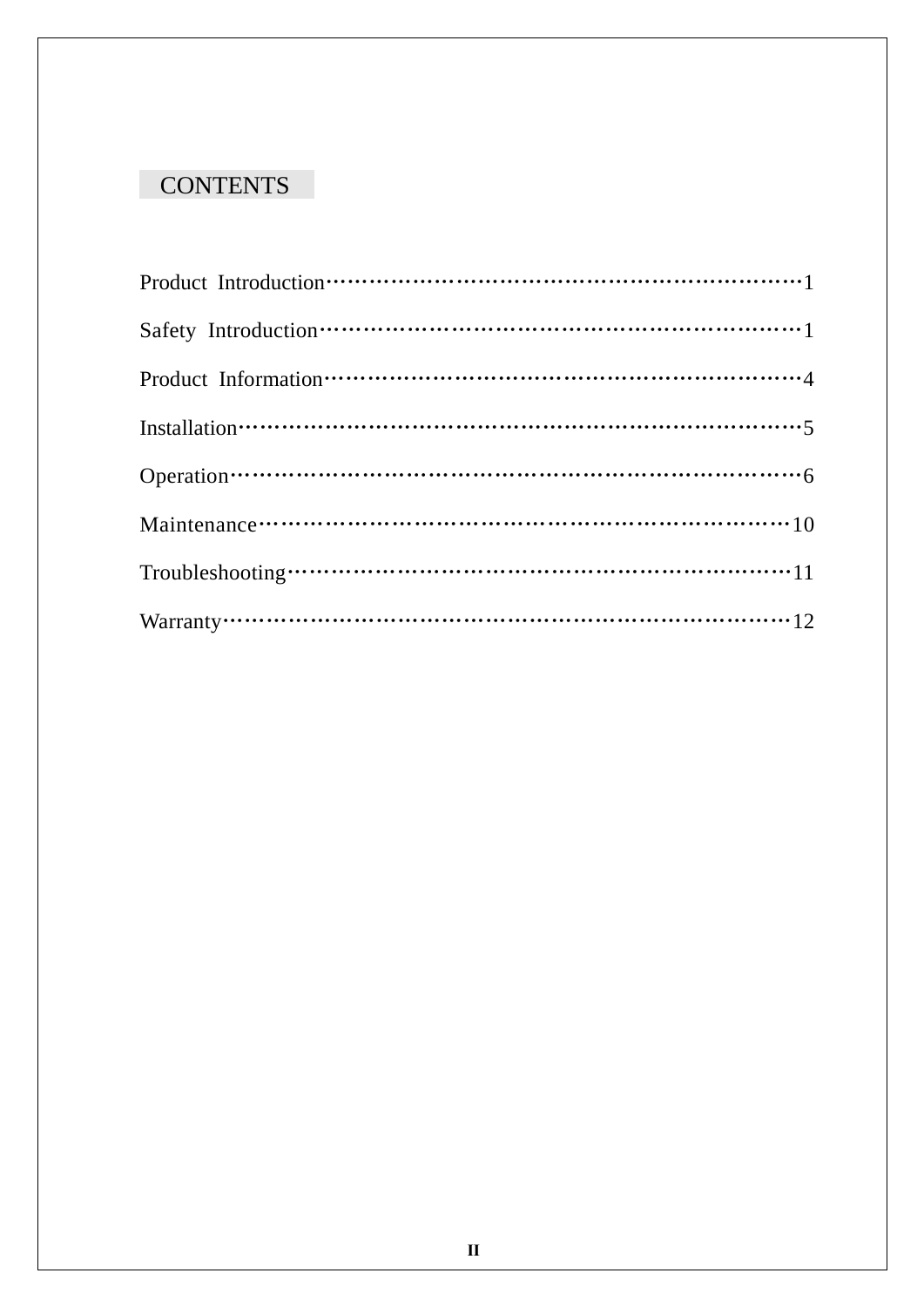#### PRODUCT INTRODUCTION

Smart mirror is a device which with that functions as a bathroom mirror with additional functions, such as displaying weather forecast, date and time, temperature and humidity, LED lighting, defogging etc. Users can select the product with different functions according to self-requirement. Please ignore the related operating instructions in this booklet if you didn't subscribe some functions when ordering.

#### SAFETY INTRODUCTION

Read this manual carefully before starting or using the device. Always store the manual in the immediate vicinity of the device or its site of use!

#### **Warning**

Do not ceiling mount those devices designed for wall only! Or else it may cause burning, fire and falling off risk!



#### **Warning**

This appliance can be used by children aged from 8 years and above and persons with reduced physical, sensory or mental capabilities or lack of experience and knowledge if they have been given supervision or instruction concerning use of the appliance in a safe way and understand the hazards involved.

Children shall not play with the appliance. Cleaning and user maintenance shall not be made by children without supervision.

## **Warning**

Children of less than 3 years should be kept away unless continuously supervised. Children aged from 3 years and less than 8 years shall only switch on/off the appliance provided that it has been placed or installed in its intended normal operating position and they have been given supervision or instruction concerning use of the appliance in a safe way and understand the hazards involved.

Children aged from 3 years and less than 8 years shall not plug in, regulate and clean the appliance or perform user maintenance.

## **Warning**

Do not use the device in small rooms if persons are present who cannot leave the room independently and who are not under constant supervision.

## **Warning**

Some parts of this product can become very hot and cause burns. Particular attention has to be given where children and vulnerable people are present. Its dangerous of installation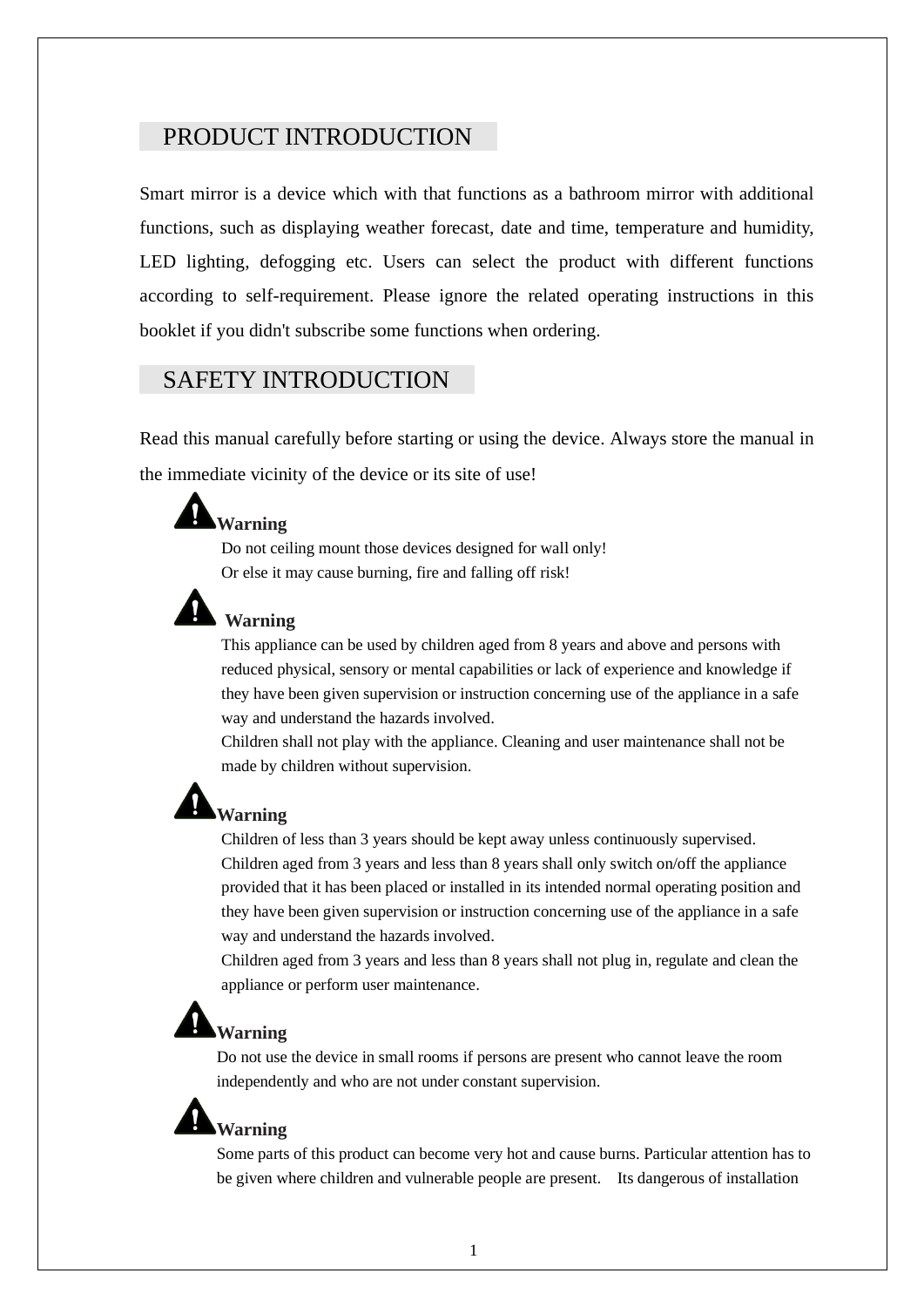close to curtains and other combustible materials. To avoid the possibility of burns, the following people should be much more careful when using the heaters: infants and kids, people with sensitive skin, the old, the sick, people who is drunk, people who takes sleeping pills.

Remove all the blue protective films(both on the front and on the back) before using.

 Be sure the usage voltage is between 110-240V, 50Hz, and power supply has been strictly in accordance with IEC, left is null wire and right is live wire, and also well grounded.

- The devices will draw more current than small appliances, so a separate 5A socket is required.
- Do not use the device in potentially explosive rooms.
- $\bullet$  Do not use the device in aggressive atmosphere.
- Set the device up in an upright and stable position.
- Let the device dry out after a wet clean. Do not operate it

when wet.

- Do not use the device with wet or damp hands.
- Do not expose the device to directly squirting water.
- Never insert any objects or limbs into the device.
- $\bullet$  Do not cover or transport the device during operation.
- Do not sit on the device.

 This appliance is not a toy! Keep away from children and animals. Do not leave the device unattended during operation.

 Check accessories and connection parts for possible damage prior to every use of the device. Do not use any defective devices or device parts.

 Ensure that all electric cables outside of the device are protected from damage (e.g. caused by animals). Never use the device if electric cables or the power connection are damaged!

The electrical connection must be according to the specifications in chapter Technical data.

- Insert the mains plug into a properly secured mains socket.
- $\bullet$  Do not use the device when the socket or wire overloaded.

 Observe the device's power input, cable length and intended use when selecting extensions to the power cable. Completely unroll extension cables. Avoid electrical overload.

Before carrying out maintenance, care or repair work on the device, remove the mains plug from the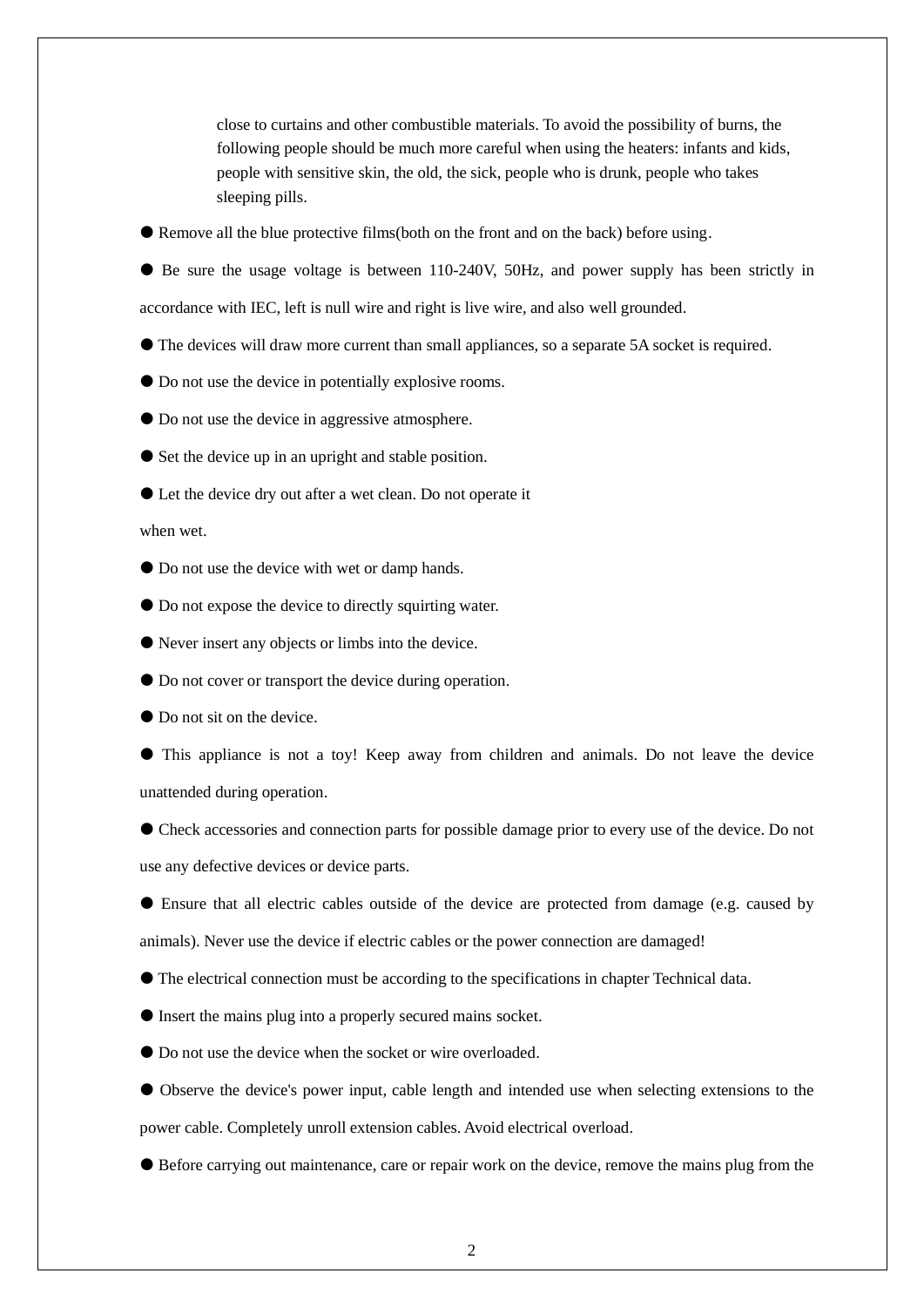mains socket. Hold onto the mains plug while doing so.

 Switch the device off and disconnect the power cable from the mains socket when the device is not in use.

 Do not under any circumstances use the device if you detect damages on the mains plug or power cable. If the supply cord is damaged, it must be replaced by the manufacturer, its service agent or similarly qualified

persons in order to avoid a hazard. Defective power cables pose a serious health risk.

 During the installation of the device observe the minimum distances from walls and other objects as well as the storage and operating conditions specified in the Technical data chapter.

Never drill into the heating device.

Do not use the device once any damage found on the glass or mirror surface.

Do not use the device in immediate proximity to curtains.

- Do not place the device on combustible ground.
- Do not transport the device during operation.
- Do not touch the surface during the device working to avoid burns.
- Allow the device to cool down before transport and / or maintenance work.
- Do not use this device near bathtubs, shower trays, swimming pools or other water containers. Risk of electric shock!

 The device must be placed where the switches and controllers cannot be touched by a person in a bathtub or shower.

- Do not use this device in a child-care centre and bathroom.(Only for Sweden)
- Do not place any objects, e.g. clothing, on the device.
- Do not use the device outdoors. Do not place the device on wet or flooded ground.
- Do not unplug by pulling on the cable. To unplug, grasp the plug, not the cable.
- Do not stretch the cable or place the cable under strain.

Keep cable away from heated surfaces.

 Do not run the cable under carpeting. Do not cover the cable with throw rugs, runners, or similar coverings. Do not route the cable under furniture or appliances. To avoid a tripping hazard arrange the cable away from traffic areas so that it will not be tripped over.

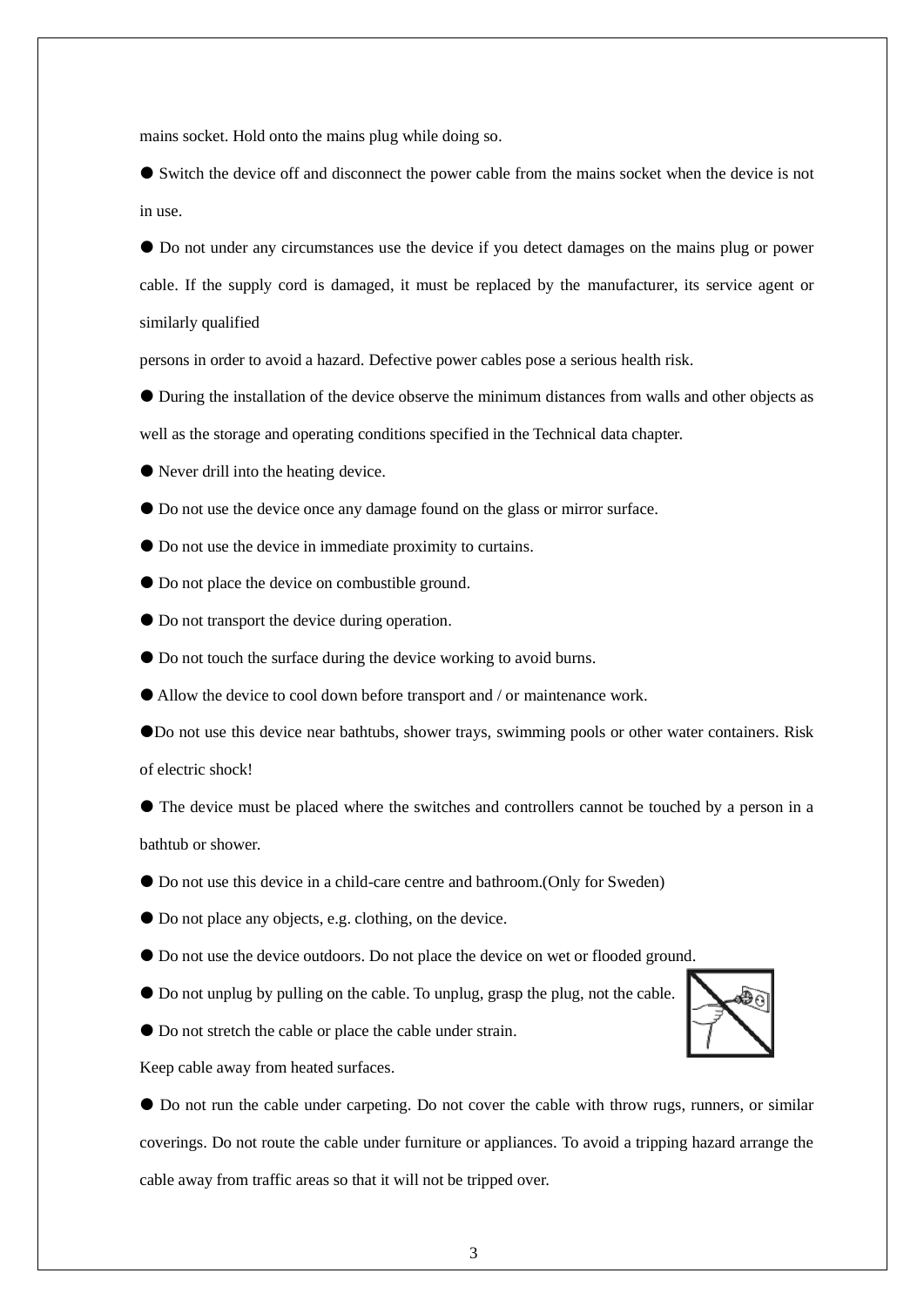- Do not use on soft surfaces, such as a bed, where openings may become blocked.
- Keep combustible materials, such as furniture, pillows, bedding, papers, clothes and curtains, at least 0.9m (3 feet) from the front of the appliance and keep them away from the sides and rear when the appliance is plugged in.
- If there is a loose fit between the plug and the socket or the plug becomes very hot, the socket may need to be replaced. Check with a qualified electrician to replace the socket.
- Turn off all controls before unplugging. Unplug before connecting any tool or accessory.
- Allow the device to cool down before transport or maintenance work.

 Do not privately disassemble the device or replace parts, otherwise it may cause mechanical failure, electric shock, fire or body injury.

The warranty is not applicable for the product fault caused by private disassembly.

Warning:

#### **Do not cover.**

**Insert the mains plug into an outlet that is properly installed and grounded. Do not locate directly below a mains electricity supply socket.**

#### PRODUCT INFORMATION

#### TECHNICAL DATA

| Model                        | BKD-G0606-WLH/D     | BKD-G0806-WLH/D | BKD-G1006-WLH/D | BKD-G1206-WLH/D |
|------------------------------|---------------------|-----------------|-----------------|-----------------|
| Size                         | 600*600mm           | 600*800mm       | $600*1000$ mm   | $600*1200$ mm   |
| Thickness (after install)    | $44$ mm             | $44$ mm         | $44$ mm         | $44$ mm         |
| Net Weight                   | 7.2KG               | 9.8KG           | 12.2KG          | 14.9KG          |
| Rated Voltage                | 110-240V/50HZ       |                 |                 |                 |
| Heating/Defogging Power      | 200W/26W            | 250W/35W        | 350W/50W        | 500W/66W        |
| LED Power                    | 10W                 | 12W             | 13W             | 15W             |
| Weather Display Module Power | Around 2W           |                 |                 |                 |
| Material                     | $Mirror + Aluminum$ |                 |                 |                 |
| Weather server               | Internet Weather    |                 |                 |                 |

*Note: Heating and Defogging functions should be mutually exclusive.*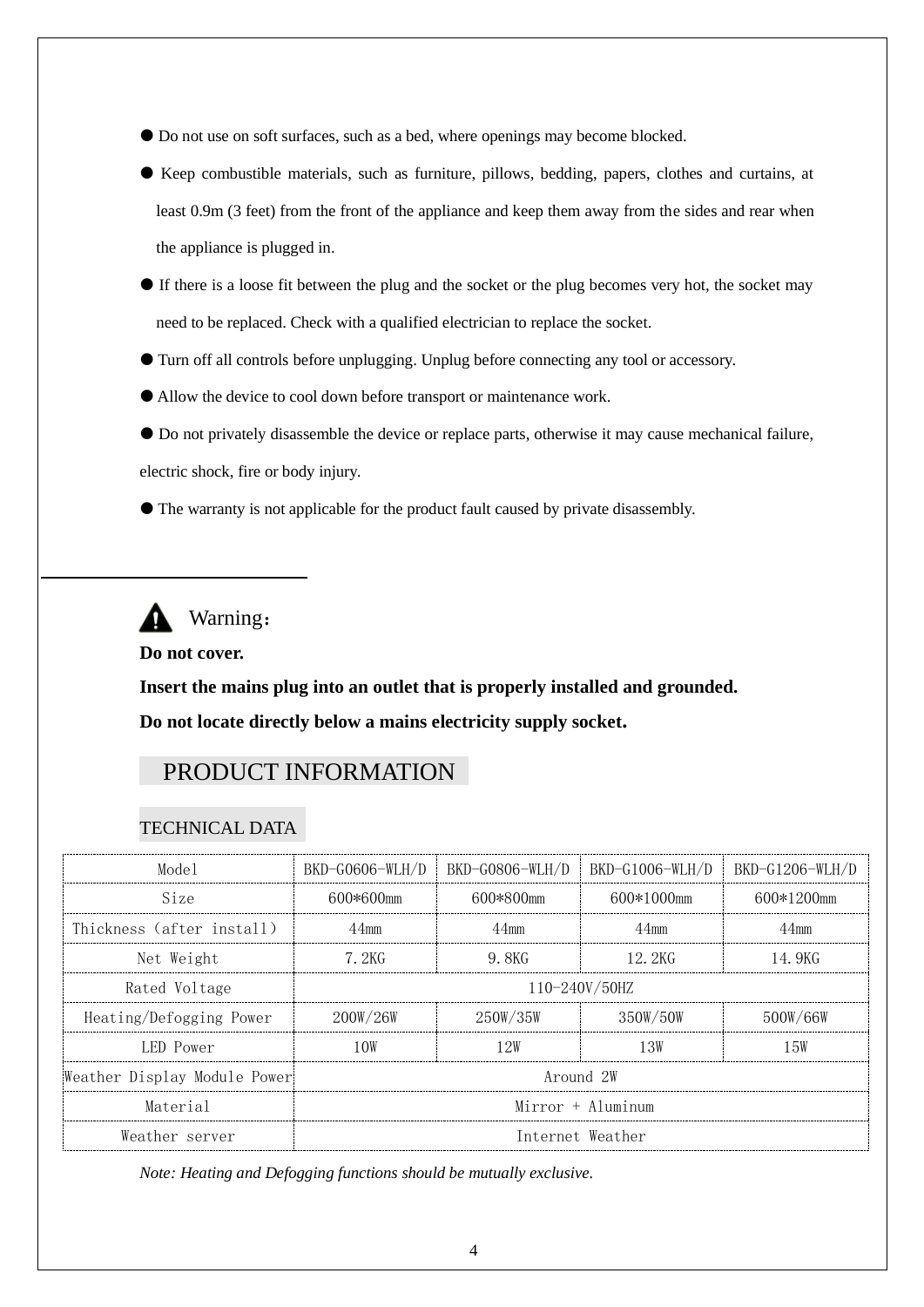## **STRUCTURE**



- 
- 

- ① Mirror Surface ② LED Strip Light
- ③ Touch Switch ④ Display Screen(Visible when double-click)
- ⑤ Mounting Brackets ⑥ Temperature Humidity Sensor

#### INSTALLATION

- $(1)$  Choose the mounting position, keep the required minimum distances;
- $(2)$  Mark the positions for the bore holes onto the drilling template (D) if there are no existing marks. Stick the drilling template on the wall;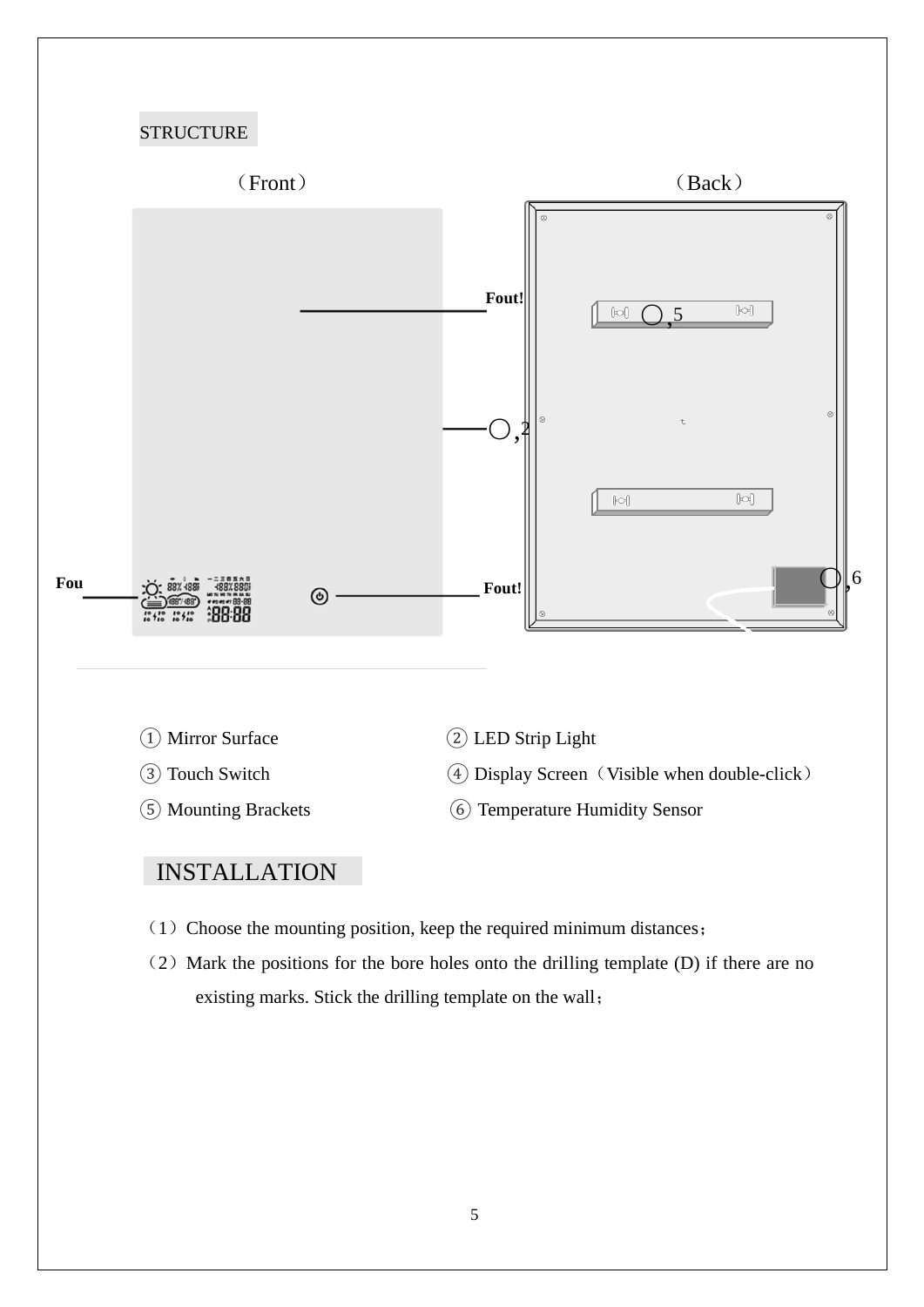

(3) Drill the holes. Insert the screws into the dowels and fasten the screws. The screws should protrude approx.1.5 cm from the dowels;

 $(4)$  Tear off the back protective film, Hang the mirror  $(A)$  on the screws and move it to one direction.



*Note: please tear off the front and back protective film once you start to use.*

#### OPERATION

#### START-UP:

1. Check if the power cord is intact.

2. Check if the power supply voltage is consistent, the power socket is required to have a grounding terminal and good grounding performance.

3. Whether the power cord plug and socket are matched, the socket can withstand 110-240V/50HZ, 10A. If it is lower than this value, it cannot be used to avoid accidents.

#### FUNCTIONAL OPERATING INSTRUCTIONS: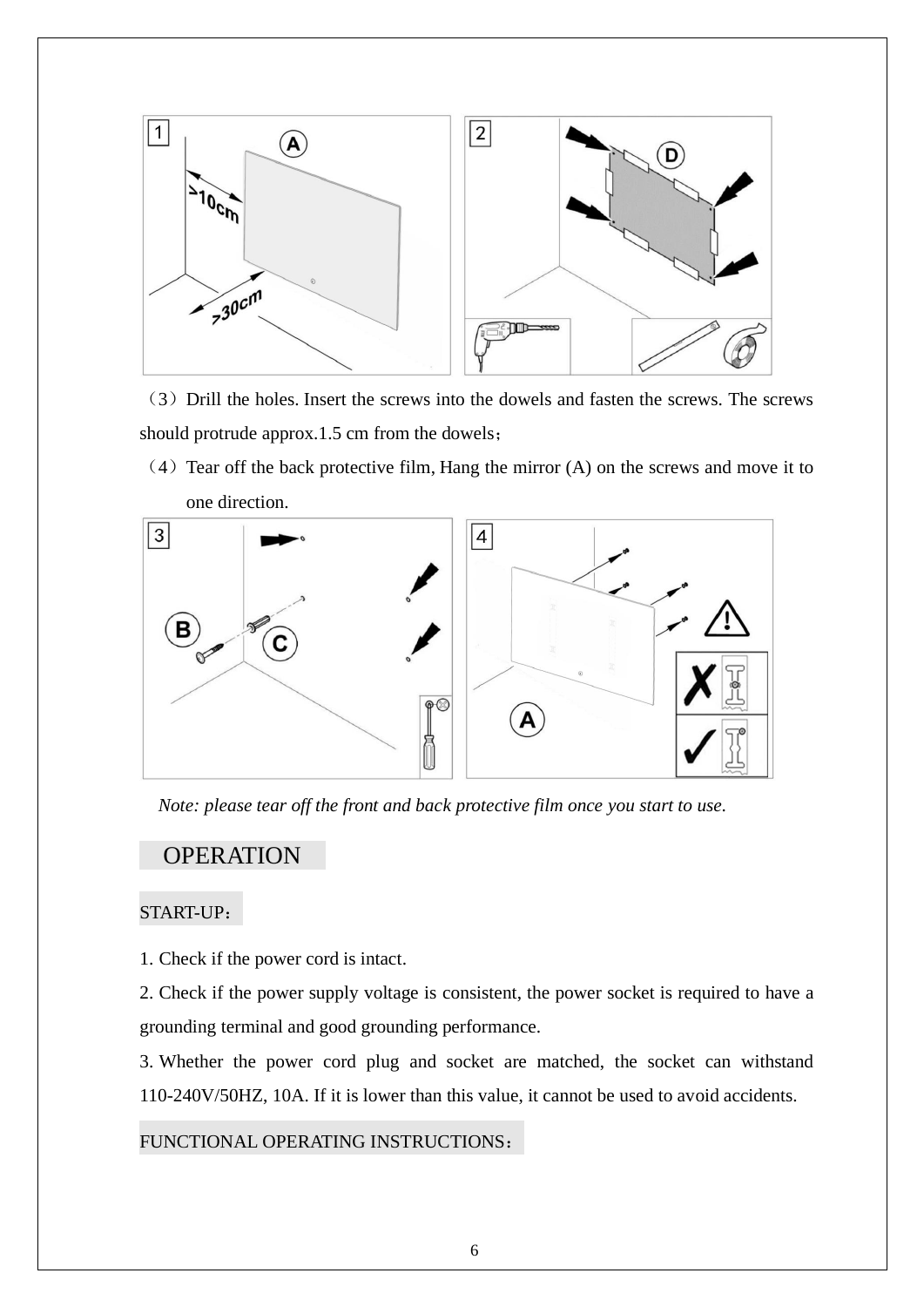1. After the power is turned on, the backlight of the touch button is always on;

Click the touch button once, the surrounding LED lights up, touch again, the light goes out. If the LED lighting is not selected when ordering, click the touch button is invalid;

2. Double click the touch button once, the weather display screen is turned on, and double click again to close;

3. Long press the touch button to turn on the heating or defogging function, the blue heating indicator next to the touch button lights up, long press again to turn off heating/Defogging. If the function of heating or fogging is not selected when ordering, Long press the touch button is invalid.

#### WEATHER DISPLAY OPERATING INSTRUCTIONS:

1. Ensure that the installation location has a good WIFI signal, and make the operating of mobile phone and smart mirror APP connected to the same WIFI hotspot;

2. Double click the touch switch to start the screen and wait for the screen to display the SCAN status;

3. Scan the QR code of the following figure (1) and install the APP according to the prompts;

*Note: This App only supports Android phone operation for the time being. The weather display WIFI needs to use the Android phone only for the first time and when you occasionally changes its settings later.*

*For IOS operating system, please search and install the APP named"WifiClock" in App Store* 





4. After the installation is successful, find the WifiClock application icon on the mobile phone desktop and open it, as shown in the figure above (2);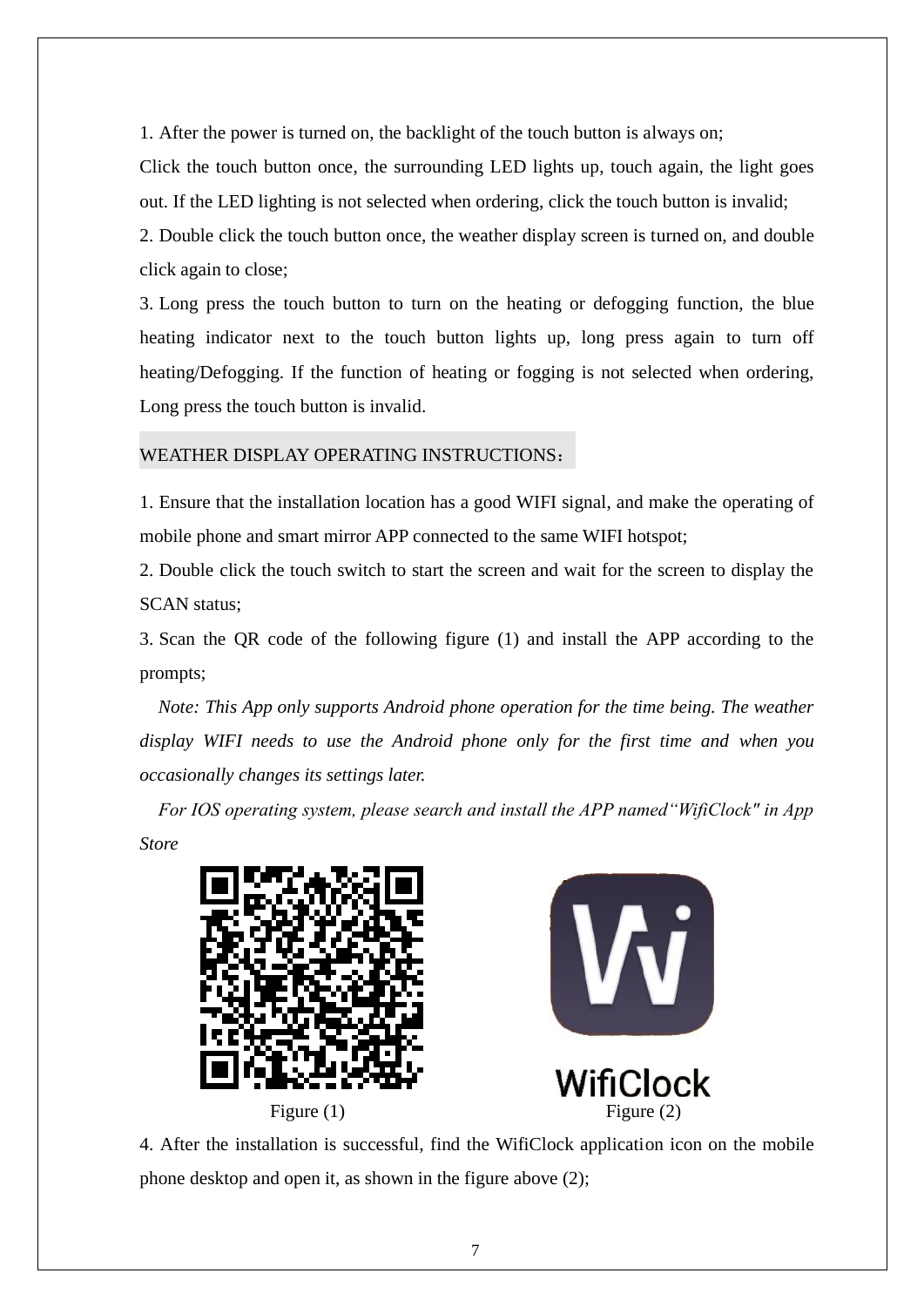5. After opening the app, the following interface is displayed, click to add a WIFI clock;



6. Next select the WIFI hotspot and enter the wireless password. The screen will display the configuration, waiting for about 60 seconds, at the same time, the mirror screen displays JOIN, then PAIR is set successfully.



7. After the pairing is successful, the following interface is displayed. A mobile phone can add several WIFI clock terminals.



8. For each WIFI clock device, you can make the following settings.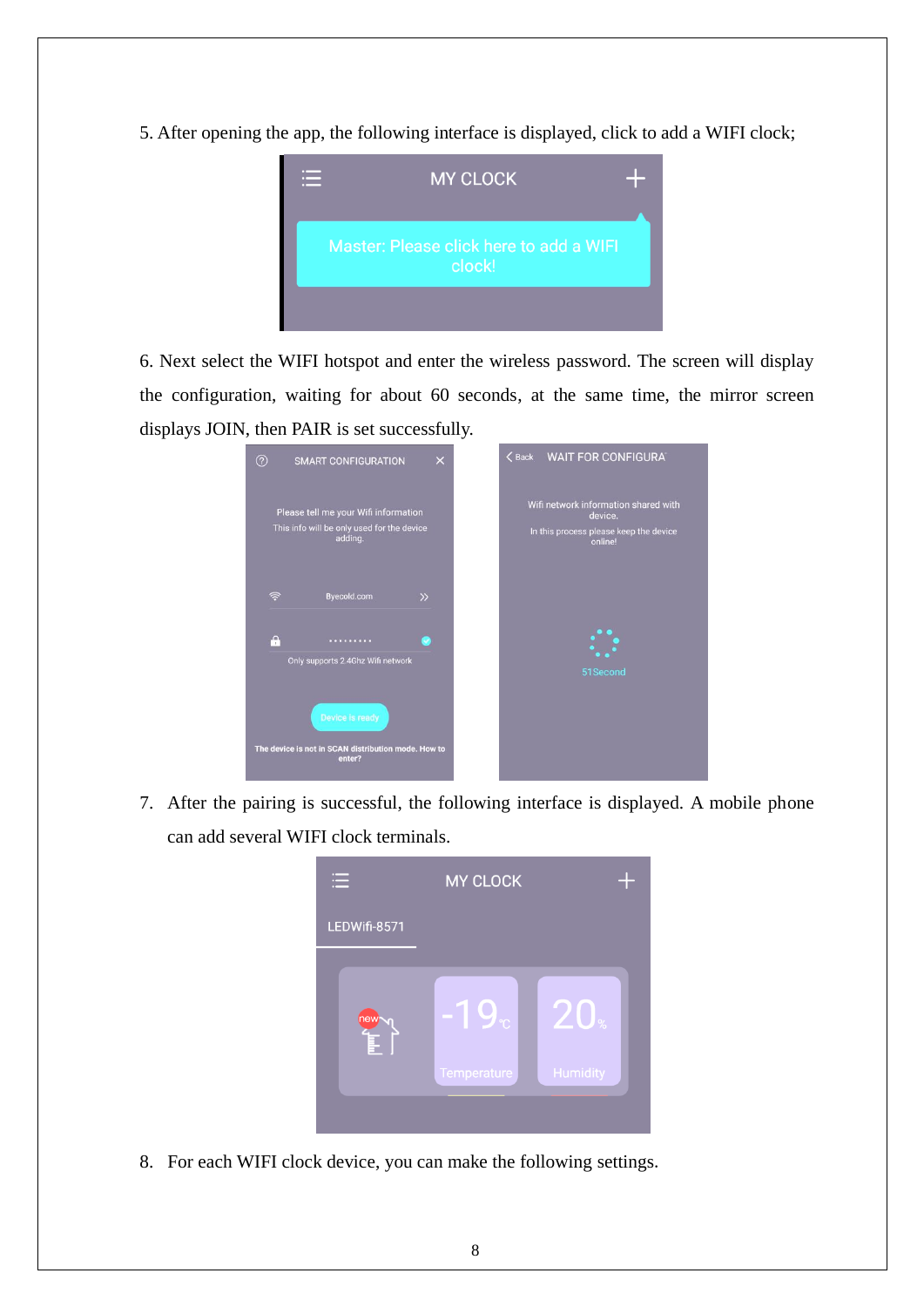1) Basic setting: You can set the switch button sound. This button sound refers to whether the buzzer inside the mirror is buzzing when the phone is operated. 24 hours/12 hours display selection; day and month mode selection; temperature unit selection; digital tube display brightness adjustment on the mirror.

2) Alarm setting: Users can set several groups of alarms through the mobile phone. Until the time, the buzzer alarm inside the mirror will sound.

3) Weather setting: After the weather scroll screen is turned on, the screen will scroll the weather of the day and tomorrow (d2); the area setting is used to select the area where the weather is to be displayed. The default is automatically set to the local area where the network IP belongs. If the automatic positioning is not successful, you need to manually set the area; server selection means that if the user finds that the displayed weather is quite different from the actual weather, you can replace another server to get a more accurate weather display; today's weather selection refers to whether the screen display is real-time weather or the total forecast of the day.

*Note: The weather information source of this APP application is from internet, and there may be that the weather update is not timely.*

4) Sleep mode: Refers to setting the digital light screen display timing, the screen system will automatically reduce the brightness during sleep, to achieve the purpose that energy saving or not affect the user's sleep;

5) Firmware version: Refers to the current software version, the system will automatically update the version if necessary;

6)Delete device: Refers to the mobile phone is no longer connected to the device, after deleting, you need to restart the connection.

7) When the WIFI hotspot is replaced, you need to restart the device to reconnect. **The specific operation is to cut off the total power supply three times or more. Each power-on needs to hear the "Patter" inside the mirror before the next power-off. After three or more power-offs, double click the touch switch to turn on the screen. The SCAN status is displayed and set up by the mobile phone.**

9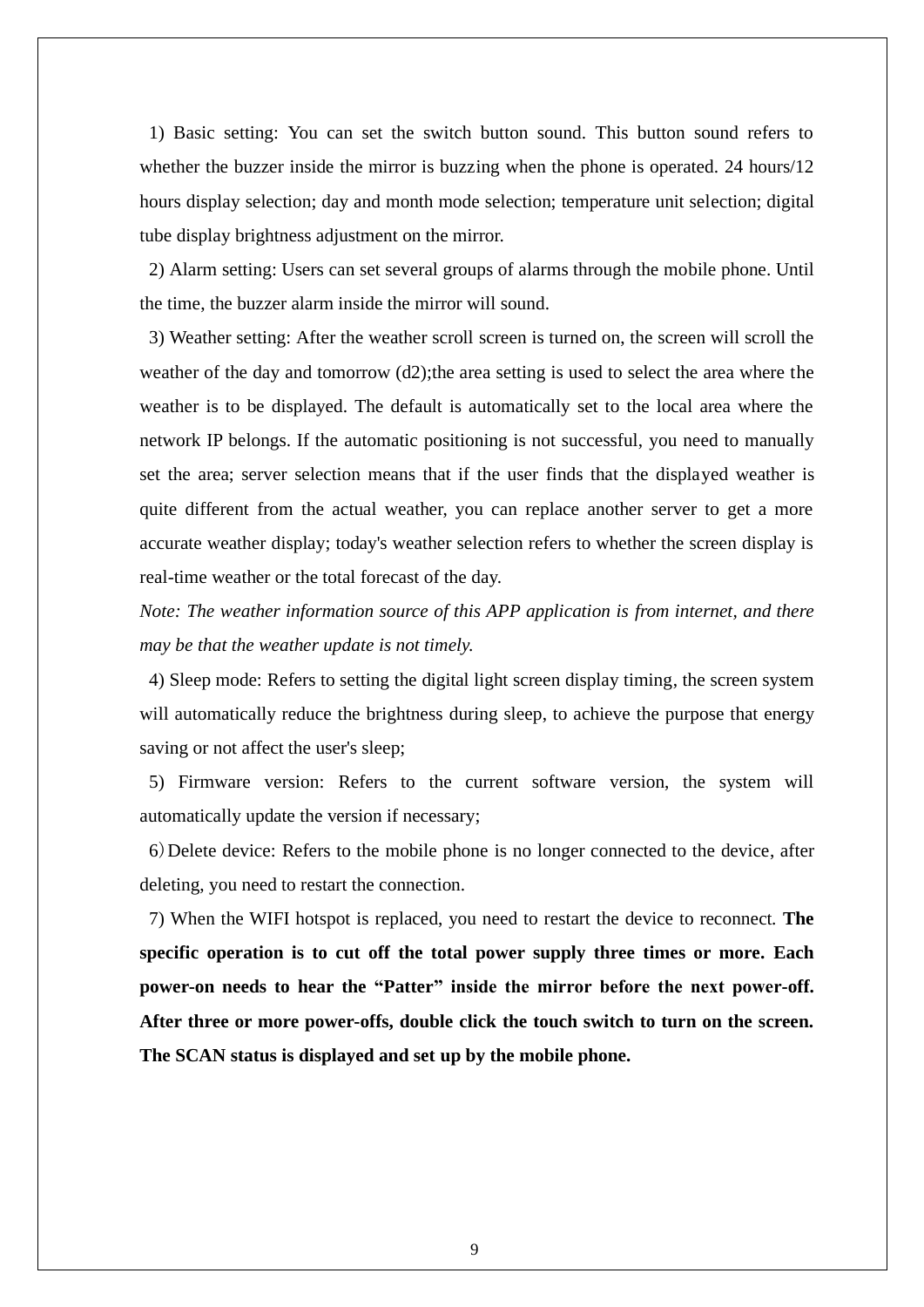| <b>Back</b>             | LEDWifi-8571 |               |
|-------------------------|--------------|---------------|
| <b>Basic settings</b>   |              |               |
| Alarm settings          |              | Off $\rangle$ |
| <b>Weather settings</b> |              | Yunlong $>$   |
| Sleep mode              |              | Off $\rangle$ |
| <b>Firmware version</b> |              |               |
| Remove the device       |              |               |
|                         |              |               |

8)The device displays 11 different icons, including sunny, overcast, cloudy, light rain, heavy rain, thunderstorm, shower, light snow, heavy snow, sleet and haze / fog. The icons is shown in the following table:

| Weather         | Icon                                                                                                                                                        | Weather    | Icon                                                             |
|-----------------|-------------------------------------------------------------------------------------------------------------------------------------------------------------|------------|------------------------------------------------------------------|
| Sunny           |                                                                                                                                                             | Shower     | $\frac{0}{n}$<br>$\frac{0}{0}$<br>$\frac{0}{n}$<br>$\frac{0}{n}$ |
| Overcast/Cloudy |                                                                                                                                                             | Light snow |                                                                  |
| Cloudy to clear |                                                                                                                                                             | Heavy snow |                                                                  |
| Light rain      | $\theta$<br>$\Omega$<br>$\theta$                                                                                                                            | Sleet      | no                                                               |
| Heavy rain      | $\begin{smallmatrix}0\\0\\0\end{smallmatrix}$<br>$\begin{matrix} 0 \\ 0 \end{matrix}$<br>$\overset{0}{\circ}$<br>$\begin{smallmatrix}0\\0\end{smallmatrix}$ | Foggy      |                                                                  |
| Thunderstorm    | $\int_{0}^{0}$<br>$\oint_{0}^{0}$<br>$\frac{0}{0}$<br>$40^{\circ}$                                                                                          | Unknown    |                                                                  |

## MAINTENANCE

- $\boxtimes$  The appliance must be switched off and unplugged before taking regular cleaning and care. Otherwise, it may cause electric shock..
- $\boxtimes$  The appliance needed only external cleaning and care regularly.
- $\boxtimes$  Please use some medicinal alcohol clean the surface with damped soft cloth. Never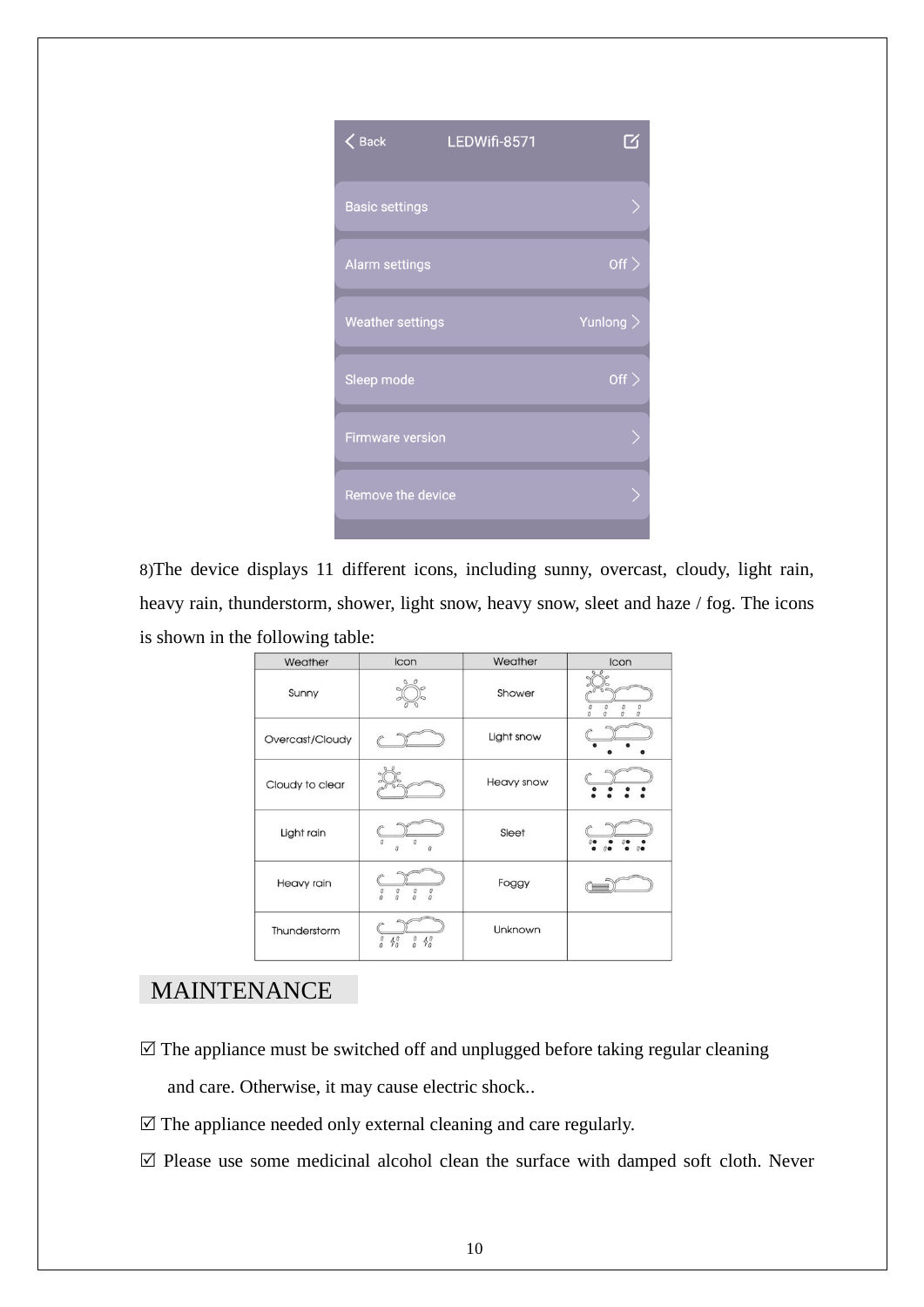clean it under running water. Do not use thinner, toluene,benzene, acidic/alcoholic cleaning agents, or any chemical clothes on the appliance.

- $\boxtimes$  After regular care and cleaning, well pack it into the original packing box, then put it to dry and cool environment for storage.
- $\boxtimes$  Wind and keep dry the cable when not in use.

#### TROUBLESHOOTING

The device has been checked for proper functioning several times during production. If malfunction occur nonetheless, check the device according to the following list.

| Problem                                  | Reason                                      | Measure                                 |  |
|------------------------------------------|---------------------------------------------|-----------------------------------------|--|
| The touch button does not light          | The device does not start                   | Check the power connection              |  |
| The device makes noises after            | Some<br>loose<br>parts<br>are               | It's a normal process. No measure are   |  |
| switch-on                                | caused by transportation                    | required.                               |  |
| The surface bulges slightly              | The material expands due                    | It's a normal process. No measure are   |  |
|                                          | to heating                                  | required.                               |  |
| Indoor Temperature / humidity            |                                             | Make sure that the senor is placed at a |  |
| are displayed inaccurately               | The sensor maybe covered                    | right position, should not be covered   |  |
|                                          |                                             | or touched by other materials.          |  |
| The device is unable to connect          | Wifi<br>signal is poor<br><b>or</b>         | Restart the router and device.          |  |
| <b>WIFI</b>                              | network failures                            |                                         |  |
| real-time<br>The<br>weather<br><i>is</i> | weather data is not updated                 | Connect another sever in your APP.      |  |
| displayed inaccurately                   |                                             |                                         |  |
|                                          | The<br>device<br>failed<br>to               |                                         |  |
| Display code Err                         | configured<br>connect<br>to                 | Restart your router, make sure that the |  |
|                                          | network, and the previous                   | wifi signal strength as good as enough  |  |
|                                          | already expired.<br>data                    |                                         |  |
|                                          | The configured router is                    | Replace another router or reduce        |  |
| Display code 05                          | connected to too<br>many                    | connected devices.                      |  |
|                                          | devices                                     |                                         |  |
|                                          | The configured network is                   | Make sure the device, Wi-Fi router      |  |
| Display code 201                         | unreachable<br><b>WIFI</b><br><sub>or</sub> | and the smartphone closer together.     |  |
|                                          | hotspot is replaced                         | Refer to Step 8-(7).                    |  |